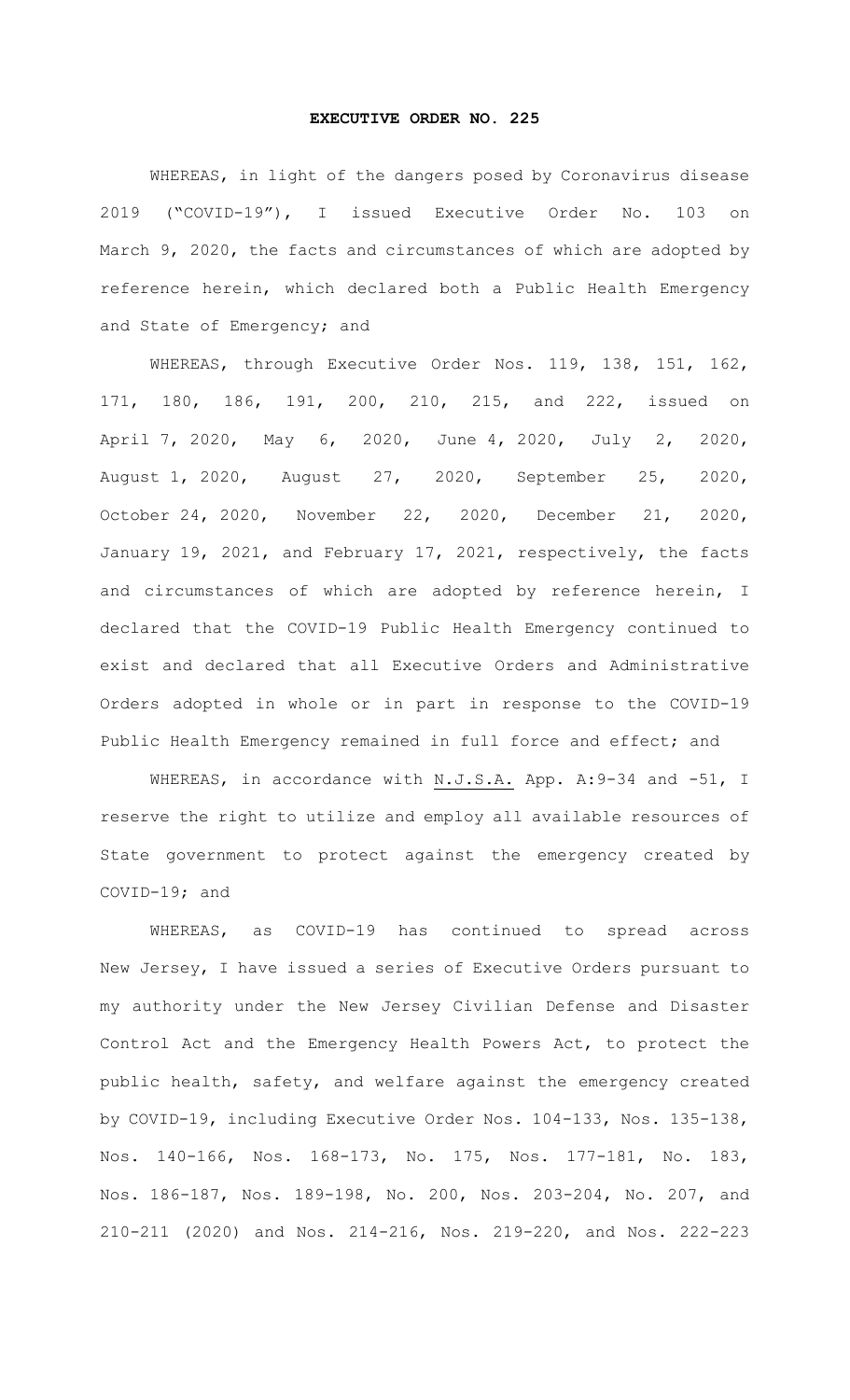(2021), the facts and circumstances of which are all adopted by reference herein; and

WHEREAS, to limit community spread from person-to-person contact through use of social mitigation measures, Executive Order No. 107 (2020) prohibited gatherings of individuals and ordered residents to remain at home, except in limited situations such as leaving the home for a religious reason, closed all recreational and entertainment businesses, and limited all restaurants, dining establishments, and food courts, with or without a liquor license, all bars, and all other holders of a liquor license with retail consumption privileges, to offering food delivery and/or take-out services only; and

WHEREAS, after consultation with officials from the Department of Health ("DOH"), I announced a multi-stage New Jersey's Road Back Plan ("Plan") for the methodical and strategic reopening of businesses and activities, including increased capacity for religious services, based on scientific data and metrics concerning the level of disease transmission risk and essential classification; and

WHEREAS, Executive Order No. 219, issued February 3, 2021, most recently increased the indoor limit for religious services to no greater than 35 percent of the room's capacity, but maintained the overall cap of 150 persons in place since September of 2020; and

WHEREAS, Executive Order No. 219 (2021) also increased the indoor limit for sporting events to no greater than 35 percent of the room's capacity, up to a maximum of 150 persons, where the event is limited to necessary persons; and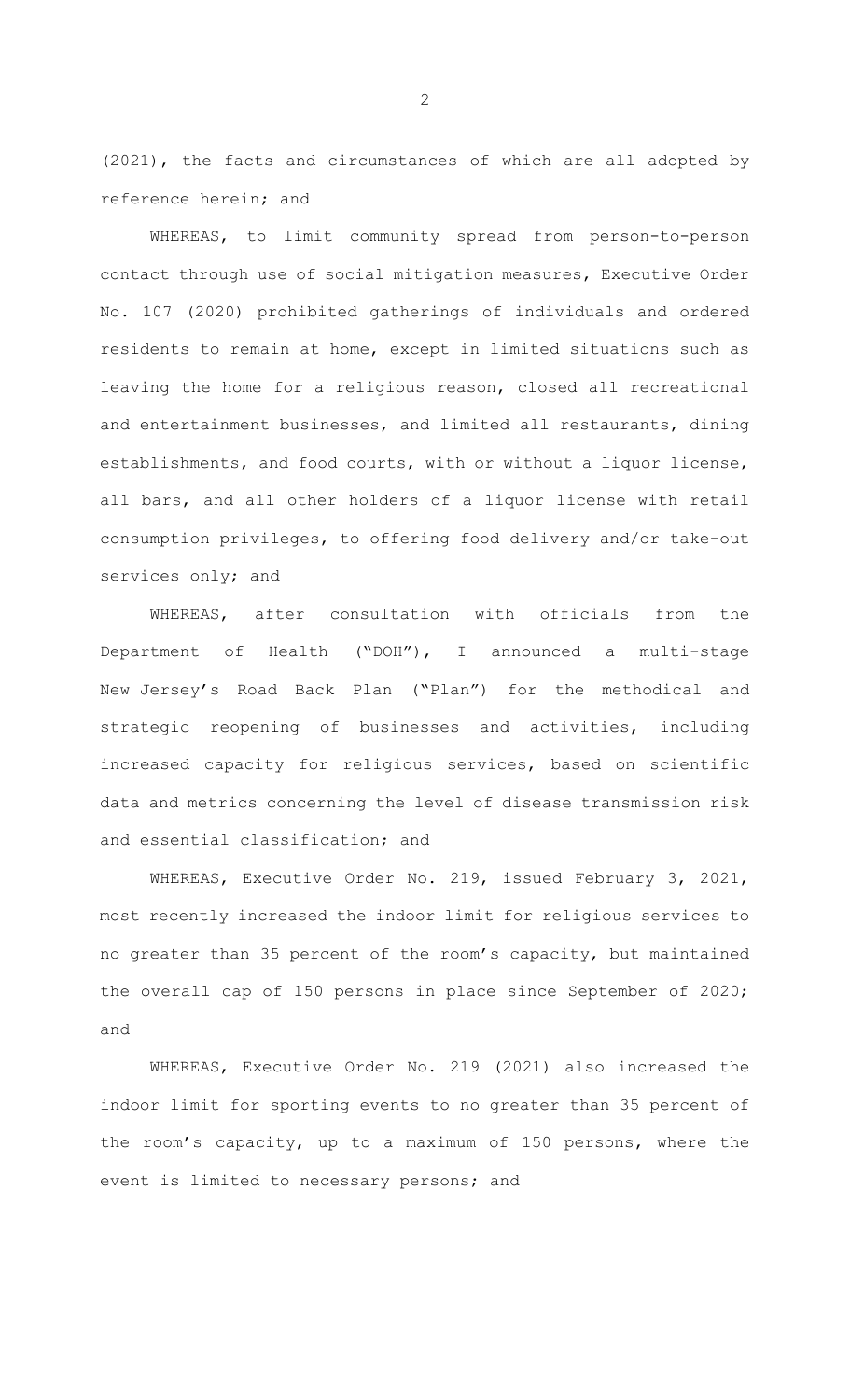WHEREAS, Executive Order No. 204 (2020) stated that outdoor athletic practices and competitions were subject to the outdoor gathering limit of 25 persons, but permitted those events to exceed the gathering limits so long as no individuals were present who were not necessary for the event; and

WHEREAS, Executive Order No. 222 (2021) explicitly permitted a limited number of parents and guardians to attend indoor and outdoor non-collegiate, non-professional sporting events; and

WHEREAS, in the past twelve months, we have gained critical knowledge regarding COVID-19, including a better understanding of the risks associated with certain activities, the activities that are most conducive to spread of the virus, and the safeguards that can be implemented to mitigate those risks; and

WHEREAS, this information, together with expanded access to testing, personal protective equipment, and other materials necessary to protect individuals from spread of the virus, as well as the ongoing implementation of DOH's COVID-19 Vaccination Plan, allows for certain activities to continue subject to more limited restrictions; and

WHEREAS, the statewide rate of transmission and the number of new hospital admissions, current hospitalized patients, ventilators in use, and patients in intensive care have decreased over the past few weeks; and

WHEREAS, given the decrease in these key statistics, the State can take cautious, incremental steps to lift certain restrictions that were designed to reduce person-to-person contact; and

WHEREAS, New Jersey has consistently acknowledged that religious services play a critical role in our society and that attending such services is a constitutionally protected activity,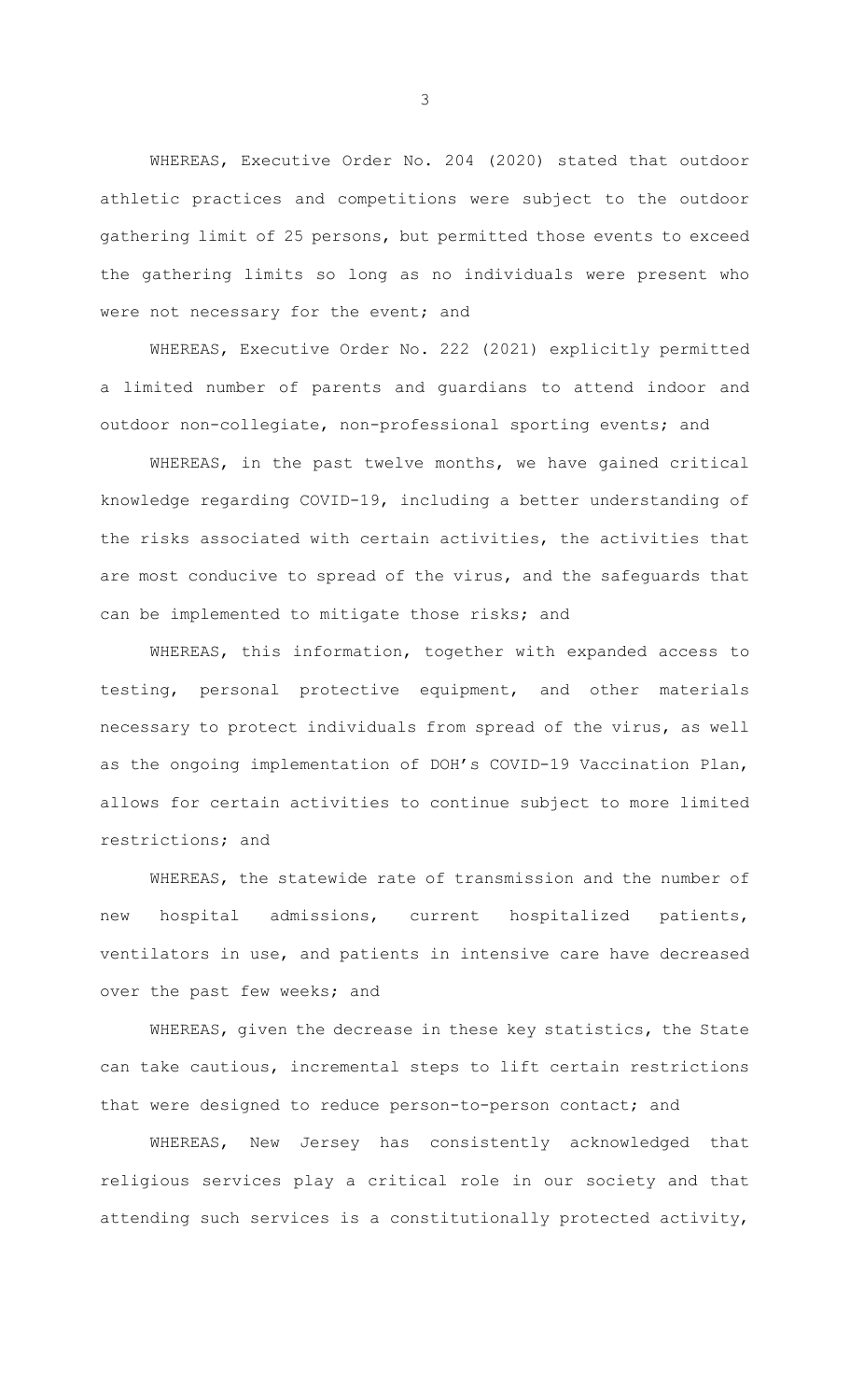so that, at certain times, restrictions on these gatherings should be less aggressive than restrictions on other gatherings; and

WHEREAS, courts both in New Jersey and across the nation have also recognized the propriety of accommodating religious services during the pandemic; and

WHEREAS, at least one of New Jersey's neighbor states has recently increased indoor capacity for religious services to fifty percent; and

WHEREAS, in light of aforementioned improvements in the State's numbers and our continued emphasis on the importance of this activity, it is reasonable to increase indoor capacity for religious services to fifty percent of the room in which they are held, without a cap on the number of individuals who may attend; and

WHEREAS, the State has relied on partnership with houses of worship to ensure best practices to protect the community and will continue to expect their support in complying with all applicable protocols; and

WHEREAS, sports and entertainment venues with a large maximum capacity can accommodate a greater number of individuals while still ensuring that a minimum of six feet of distance is maintained between patrons or groups of patrons at all times, including at entrances and egresses to the facility; and

WHEREAS, without a total cap on the number of individuals permitted at such an event, it is appropriate that the capacity limit be lower than that permitted for smaller venues in order to restrict the overall number of individuals allowed in the facility and to prevent congregation; and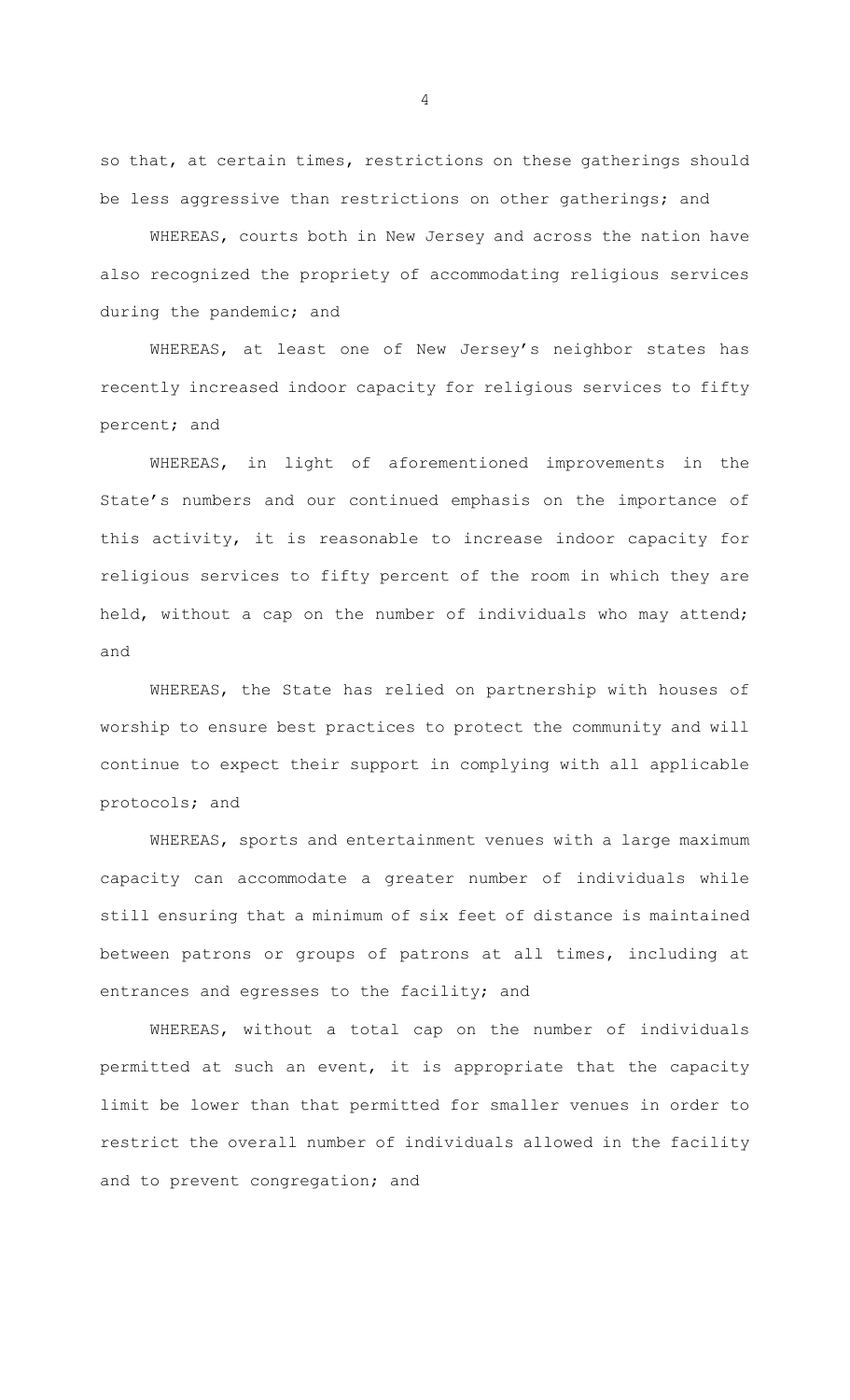WHEREAS, it is also reasonable to permit a limited number of fans at collegiate sporting events to align with the allowances recently extended to non-collegiate sporting activities; and

WHEREAS, all gatherings, whatever their nature, must continue to utilize protective measures, including use of masks and social distancing; and

WHEREAS, while New Jersey is rapidly expanding its capacity to vaccinate large numbers of individuals each day, it is still appropriate to maintain strict mitigation protocols, including overall limits on gatherings, to ensure spread is limited while dissemination of the vaccine continues; and

WHEREAS, it is critical that individuals continue to follow social distancing, masking, and other infection control protocols while vaccine administration is ongoing in the State; and

WHEREAS, the Constitution and statutes of the State of New Jersey, particularly the provisions of N.J.S.A. 26:13-1 et seq., N.J.S.A. App. A: 9-33 et seq., N.J.S.A. 38A:3-6.1, and N.J.S.A. 38A:2-4 and all amendments and supplements thereto, confer upon the Governor of the State of New Jersey certain emergency powers, which I have invoked;

NOW, THEREFORE, I, PHILIP D. MURPHY, Governor of the State of New Jersey, by virtue of the authority vested in me by the Constitution and by the Statutes of this State, do hereby ORDER and DIRECT:

1. Effective immediately, the number of individuals at indoor gatherings that are religious services or celebrations, including wedding ceremonies, funerals, and memorial services that involve religious services, shall be limited to 50 percent of the capacity of the room in which it takes place, but regardless of the capacity of the room, such limit shall never be smaller than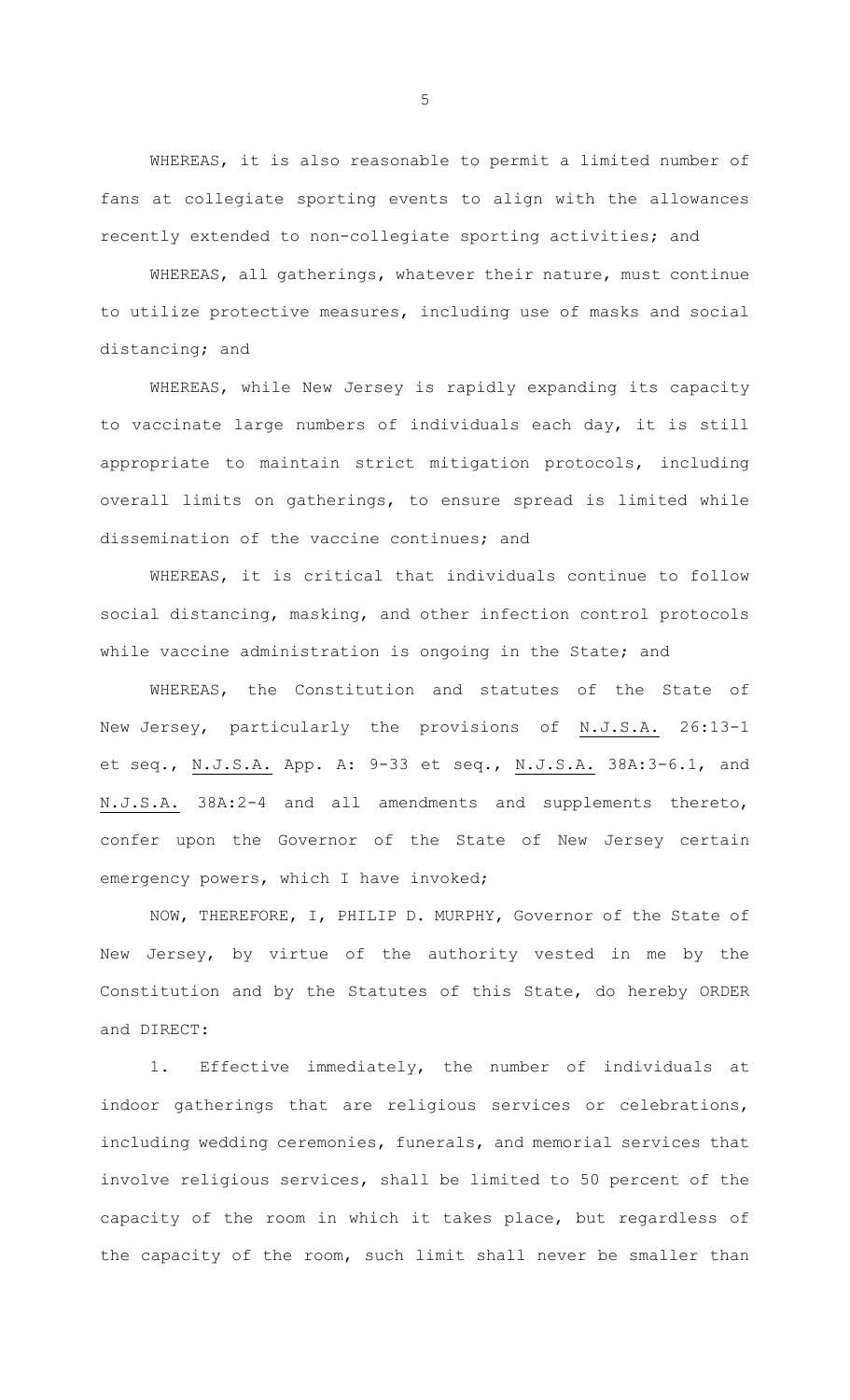10 persons. For purposes of this Paragraph, any private residence or residential unit shall be treated as a single "room." Paragraph 3 of Executive Order No. 219 (2020) is hereby rescinded to the extent that it conflicts with the provisions of this Order.

2. Effective Monday, March 1 at 6:00 a.m., sports and entertainment venues, including concert venues and stadiums, with fixed seating capacity of 5,000 or greater, that have opened their indoor spaces to the public may permit a number of patrons and/or members of the public totaling up to 10 percent of the stated maximum capacity of any room where such event is held. Such venues shall continue to follow all applicable requirements in any other Executive Order, Administrative Order, and/or Executive Directive, including, but not limited to, the requirements regarding mask wearing in Executive Order No. 192 (2020). All attendees at the event are required to be six feet apart from other attendees at all times, except that individuals who purchase or reserve tickets together may be seated together, but must be six feet away from all other groups or individuals in all directions.

3. Effective Monday, March 1 at 6:00 a.m., sports and entertainment venues, including concert venues and stadiums, with fixed seating capacity of 5,000 or greater, that have opened their outdoor spaces to the public may permit a number of patrons and/or members of the public totaling up to 15 percent of the stated maximum capacity of any outdoor area where such event is held. Such venues shall continue to follow all applicable requirements in any other Executive Order, Administrative Order, and/or Executive Directive, including, but not limited to, the requirements regarding mask wearing in Executive Order No. 192 (2020). All attendees at the event are required to be six feet apart from other attendees at all times, except that individuals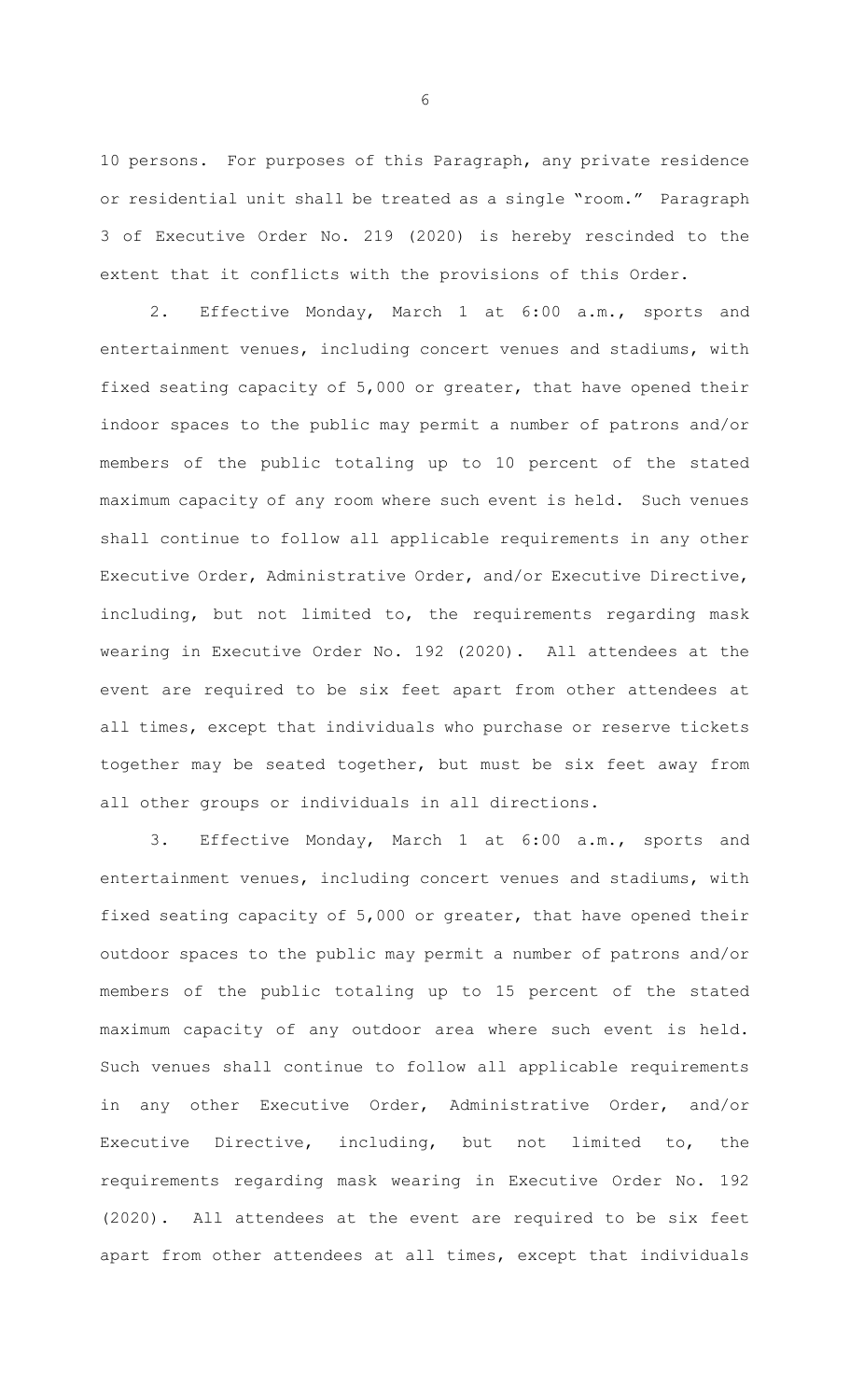who purchase or reserve tickets together may be seated together, but must be six feet away from all other groups or individuals in all directions.

4. Collegiate athletic competitions that are conducted indoors are subject to the current indoor gathering limit of 10 persons. Athletes, coaches, referees, and trainers, and other individuals who are necessary for the collegiate sporting event are not included in the number of individuals present at a gathering for purposes of the limits on gatherings. Operators of such sports activities may permit up to two parents or guardians per athlete participating in the practice or competition to attend the event. Such parents and guardians shall also be considered necessary for the practice or competition. The number of individuals present inside a room where an indoor collegiate athletic practice or competition is taking place may not exceed 35 percent of the capacity of the room, and such limit may not exceed 150 persons, except that individuals necessary for the collegiate sporting event may exceed the 150-person limit. In no case shall the number of persons, inclusive of parents and guardians, exceed 35 percent of the capacity of the room. The provisions of Paragraph 1 of Administrative Order No. 2020-22 regarding indoor gatherings shall continue to apply. Paragraph 9 of Executive Order No. 219 (2021) is hereby rescinded to the extent that it conflicts with the provisions of this Order. Paragraph 2 of this Order shall apply to all indoor sporting events, including collegiate, youth and professional competitions, that take place in venues with a fixed seating capacity of 5,000 persons or greater.

5. Collegiate athletic practices and competitions that are conducted outdoors are subject to the outdoor gathering limit of 25 persons. Athletes, coaches, referees, trainers, and other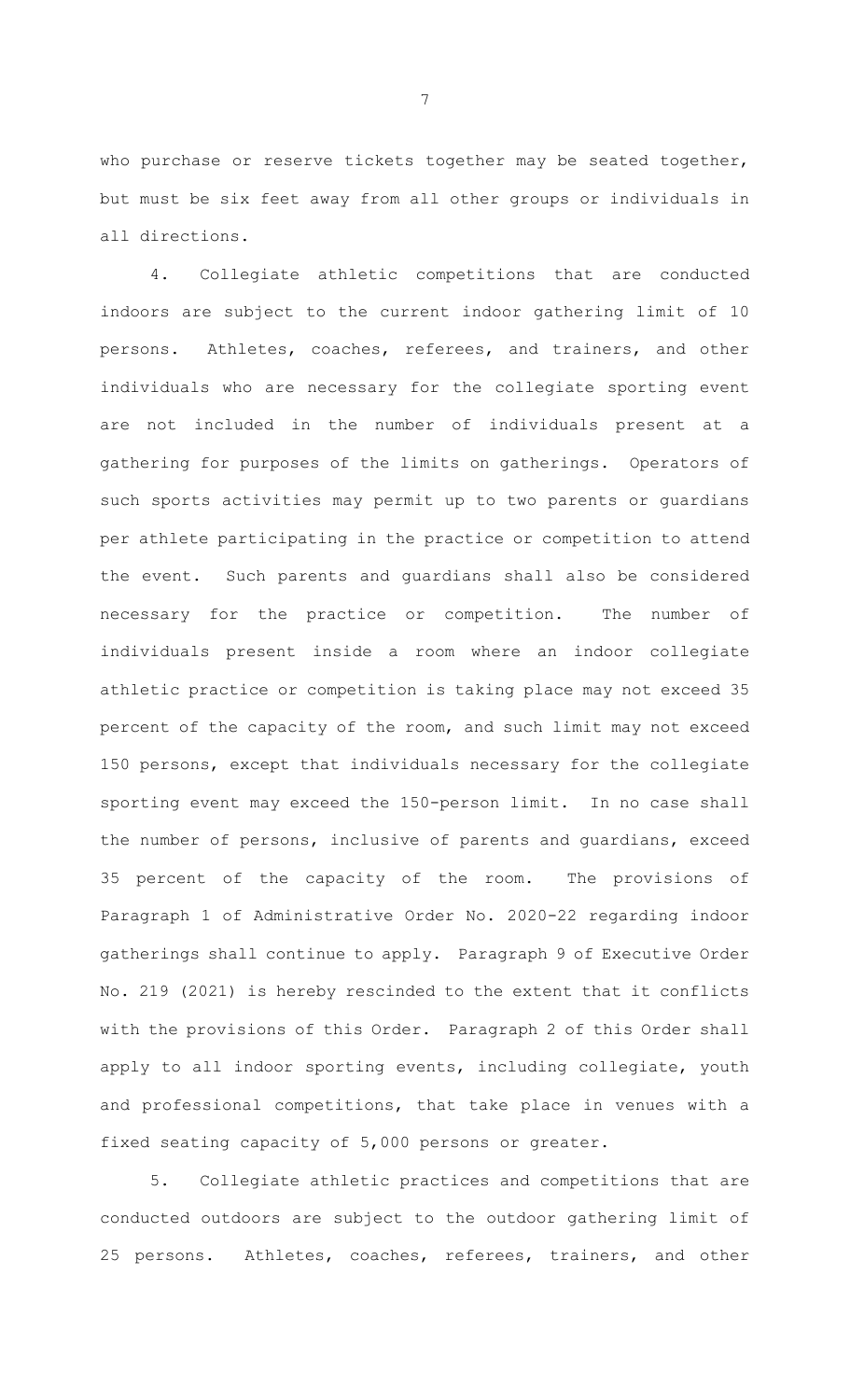individuals who are necessary for the competitive collegiate sporting event are not included in the number of individuals present at a gathering for purposes of the limits on gatherings. Operators of such sports activities may permit up to two parents or guardians per athlete participating in the practice or competition to attend. Such parents and guardians shall be considered necessary for the practice or competition. Paragraph 9 of Executive Order No. 196 (2020) is hereby rescinded to the extent that it conflicts with the provisions of this Order. Paragraph 3 of this Order shall apply to all outdoor sporting events, including collegiate, youth and professional competitions, that take place in venues with a fixed seating capacity of 5,000 persons or greater.

6. The State Director of Emergency Management, who is the Superintendent of State Police, shall have the discretion to make additions, amendments, clarifications, exceptions, and exclusions to the terms of this Order.

7. It shall be the duty of every person or entity in this State or doing business in this State and of the members of the governing body and every official, employee, or agent of every political subdivision in this State and of each member of all other governmental bodies, agencies, and authorities in this State of any nature whatsoever, to cooperate fully in all matters concerning this Order.

8. No municipality, county, or any other agency or political subdivision of this State shall enact or enforce any order, rule, regulation, ordinance, or resolution which will or might in any way conflict with any of the provisions of this Order, or which will or might in any way interfere with or impede its